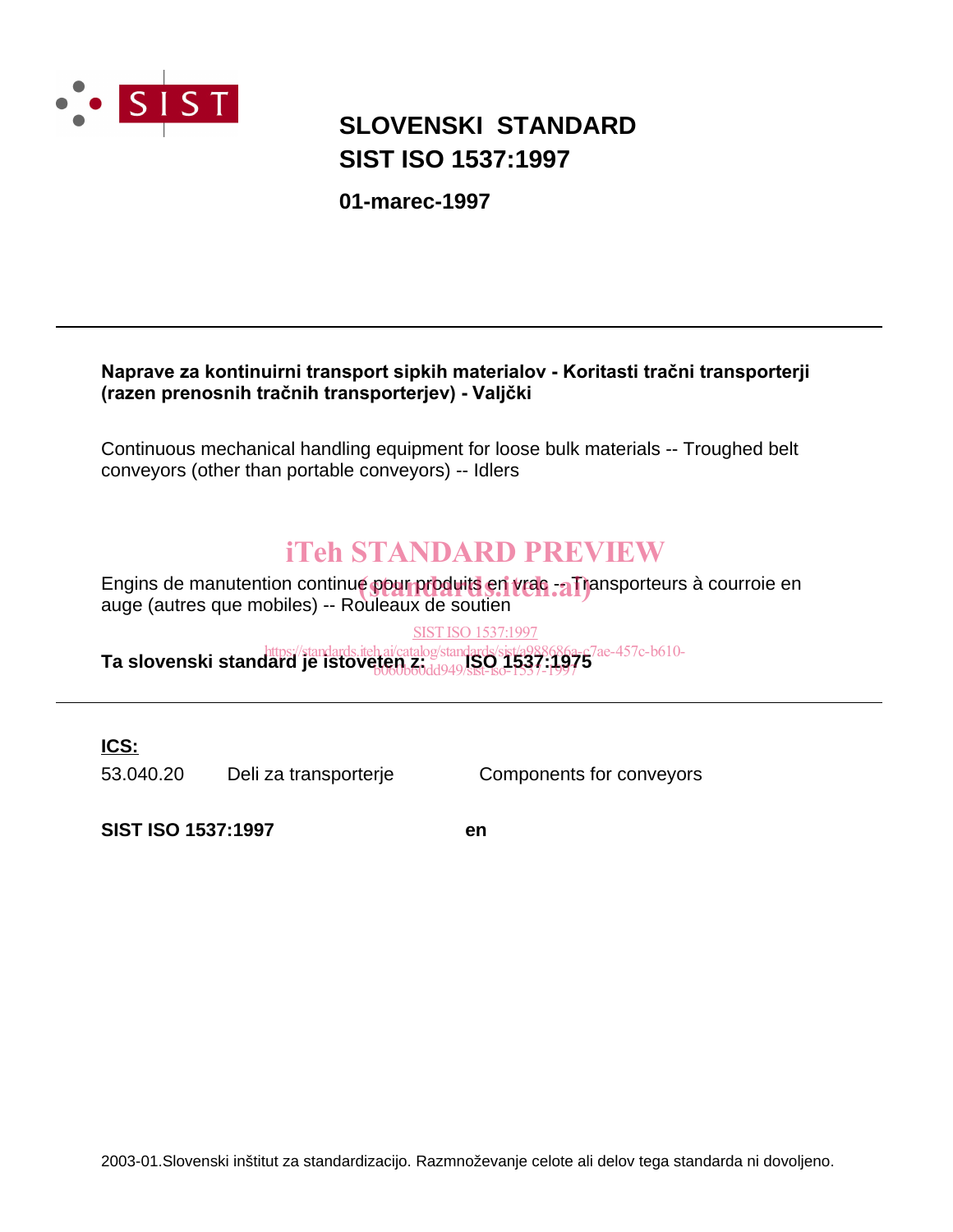**SIST ISO 1537:1997**

# iTeh STANDARD PREVIEW (standards.iteh.ai)

SIST ISO 1537:1997 https://standards.iteh.ai/catalog/standards/sist/a988686a-c7ae-457c-b610 b060b60dd949/sist-iso-1537-1997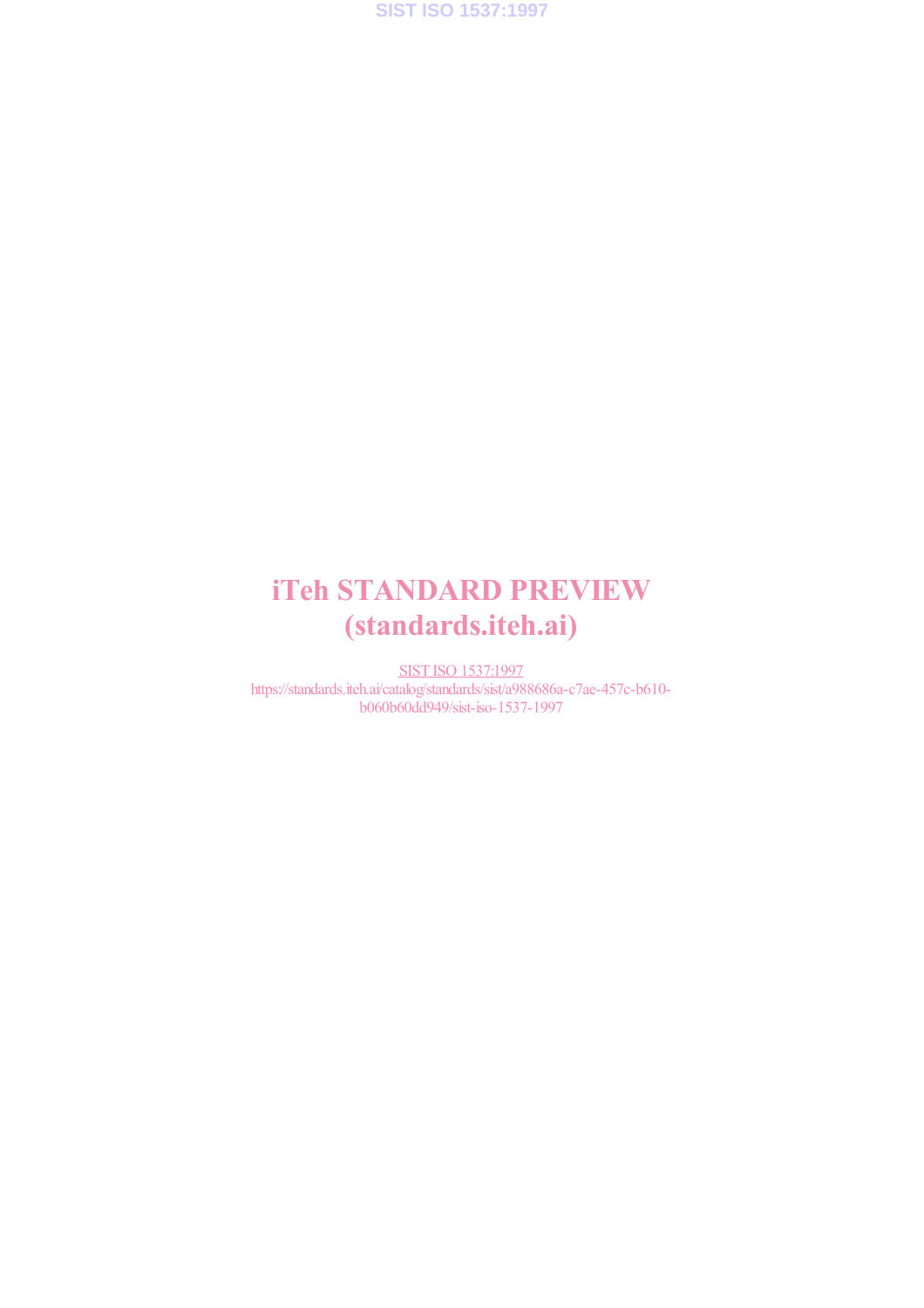



INTERNATIONAL ORGANIZATION FOR STANDARDIZATION MEX, IYHAPO, IHAA OPITAH M3ALIMA IIO CTAH AAPTM3ALIMM ORGANISATION INTERNATIONALE DE NORMALISATION

# Continuous mechanical handling equipment for loose bulk materials - Troughed belt conveyors (other than portable conveyors) - Idlers

Engins de manutention continue pour produits en vrac — Transporteurs à courroie en auge (autres que mobiles) —<br>Rouleaux de soutien Rouleaux de soutien

First edition  $-1975-10-15$ 

(standards.iteh.ai)

SIST ISO 1537:1997 https://standards.iteh.ai/catalog/standards/sist/a988686a-c7ae-457c-b610 b060b60dd949/sist-iso-1537-1997

UDC 621.867.2 Ref. No. ISO 1537-1975 (E)

Descriptors : handling equipment, continuous handling, bulk products, conveyors, belt conveyors, idlers, dimensions. GUDC 621.867.2<br>
Secriptors: handling equipment, continuous handling, bulk products, conveyors, belt conveyors, idlers, dimensions.<br>
Descriptors: handling equipment, continuous handling, bulk products, conveyors, belt conve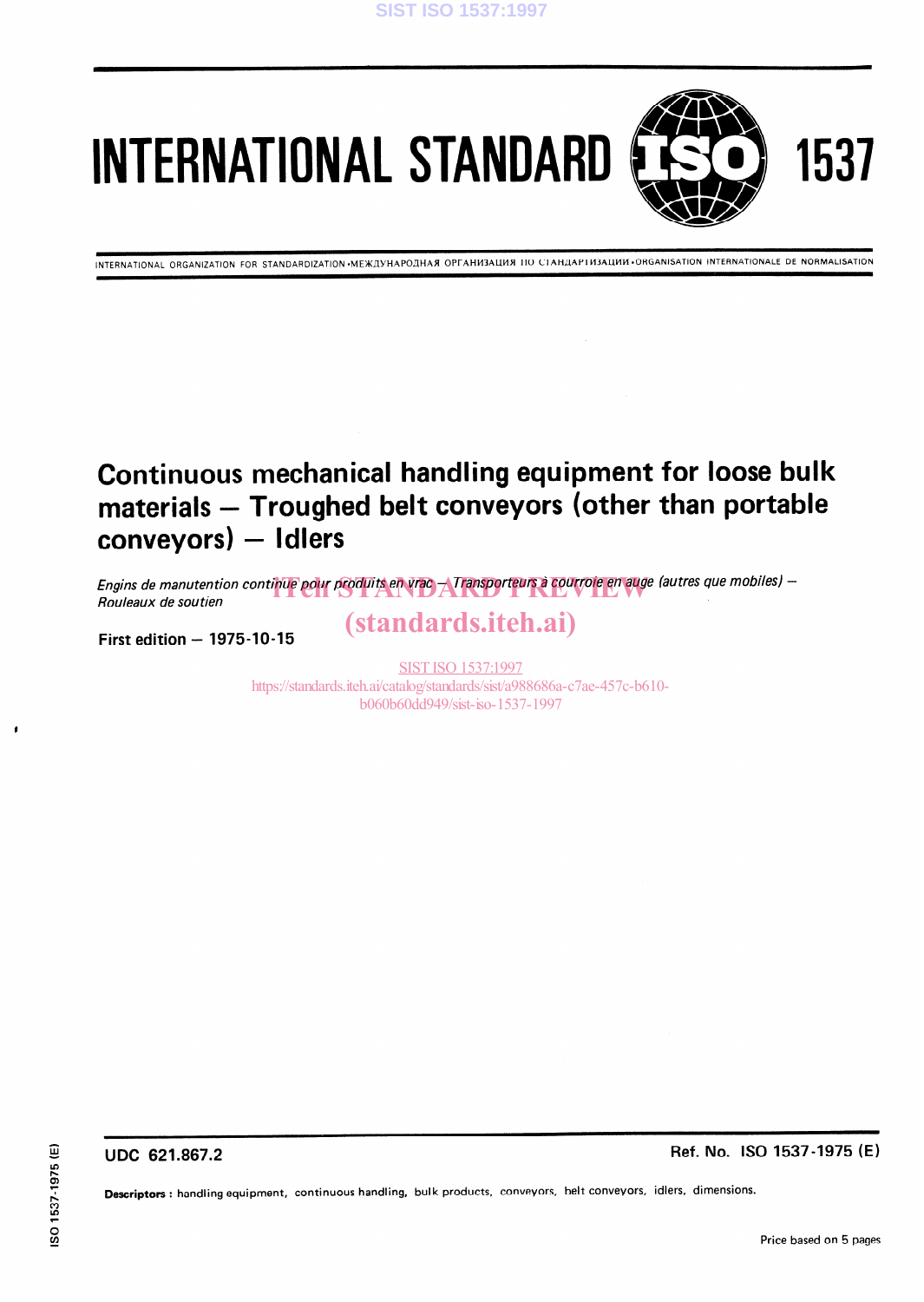#### **SIST ISO 1537:1997**

#### FOREWORD

ISO (the International Organization for Standardization) is a worldwide federation of national Standards institutes (ISO Member Bodies). The work of developing International Standards is carried out through ISO Technical Committees. Every Member Body interested in a subject for which a Technical Committee has been set up has the right to be represented on that Committee. International organizations, governmental and non-governmental, in liaison with ISO, also take part in the work.

Draft International Standards adopted by the Technical Committees are circulated to the Member Bodies for approval before their acceptance as International Standards by the ISO Council.

Prior to 1972, the results of the work of the Technical Committees were published  $VEW$ as ISO Recommendations; these documents are now in the process of being as ISO Recommendations; these documents are now in the process of being<br>transformed into International Standards. As part of this process, Technical) Committee ISO/TC 101 has reviewed ISO Recommendation R 1537 and found it technically suitable for transformation. International Standard ISO 1537 therefore technically suitable for transformation. International Standard (SO-1537, there<br>replaces ISO Recommendation R 1537-1970 to which it is technically identical https://standards.iteh.ai/catalog/standards/sist/a988686a-c7ae-457c-b610-

ISO Recommendation R 1537 was approved by the Member Bodies of the following countries : b060b60dd949/sist-iso-1537-1997

| Belgium             | Greece                | Spain          |
|---------------------|-----------------------|----------------|
| Canada              | India                 | Sweden         |
| Colombia            | Israel                | Switzerland    |
| Czechoslovakia      | Italv                 | Thailand       |
| Egypt, Arab Rep. of | Netherlands           | Turkey         |
| Finland             | New Zealand           | United Kingdom |
| France              | Norway                | U.S.A.         |
| Germany             | South Africa, Rep. of | U.S.S.R.       |

The Member Body of the fol lowing country expressed disapproval of the Recommendation on technical grounds :

Japan

No Member Body disapproved the transformation of ISO/R 1537 into an International Standard.

© International Organization for Standardization, 1975 .

Printed in Switzerland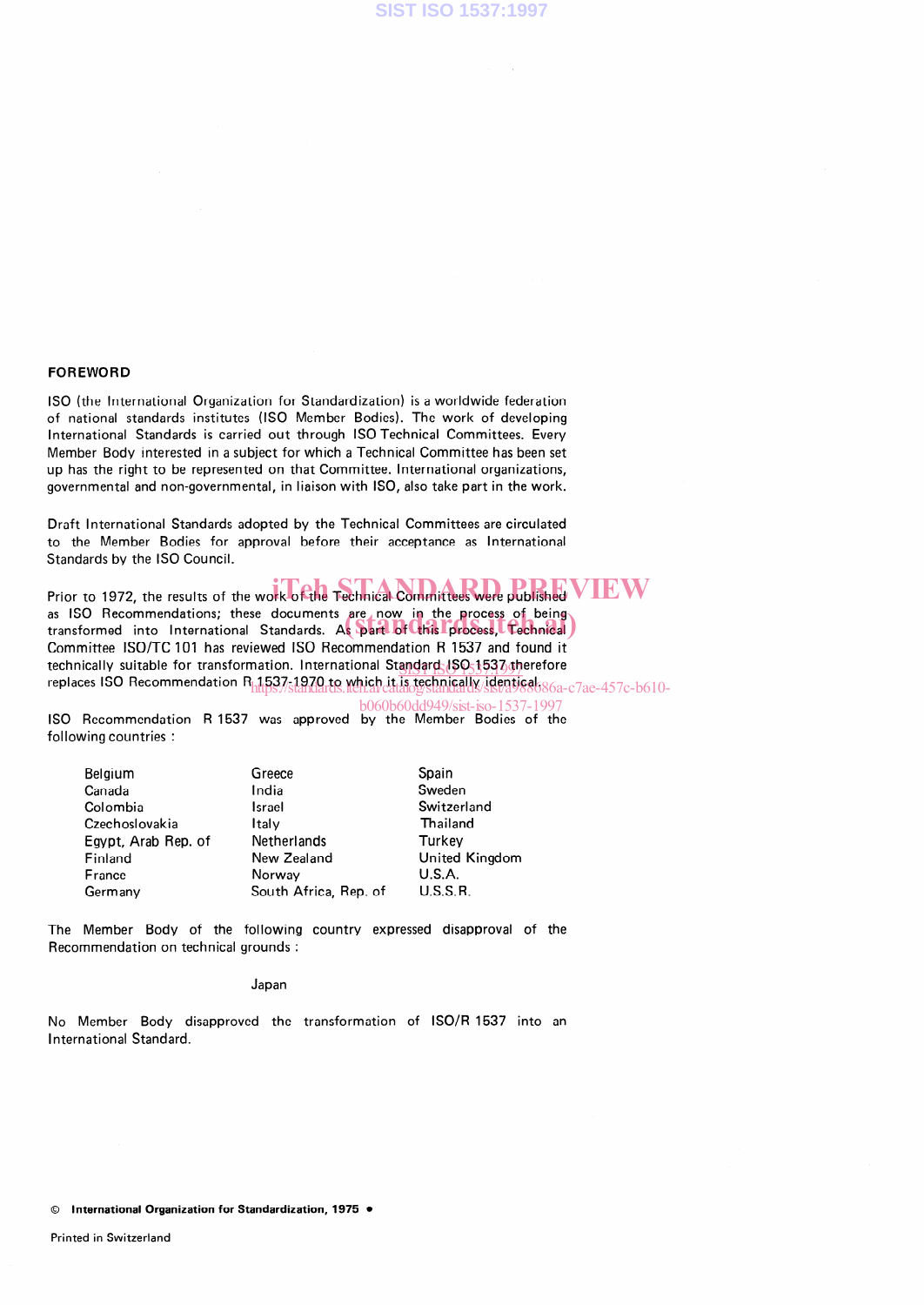Continuous mechanical handling equipment for loose bulk materials - Troughed belt conveyors (other than portable conveyors) - Idlers

#### 1 SCOPE AND FIELD OF APPLICATION

4.1.2 Other materials

This International Standard specifies the dimensions of D RePsubject of Jdlers m idlers and their arrangement and clearances for troughed idiers and their arrangement and clearances for troughed<br>belt conveyors (other than portable conveyors) with three S.iteh.ai) carrying idlers. The subject of idlers made of other materials will be considered at a later date. 4.2 Dimensions

SIST ISO 1537:1997

#### 2 REFERENCE

### https://standards.iteh.ai/catalog/standards/sist/**492**868*ExternalAdiameters, d<sub>1</sub>, of carrying idlers and returr*

ISO 64, Steel tubes - Outside diameters. b060b60dd949/sist-iso-153/er5997

### 3 CLASSIFICATION

Idlers for belts include

a) carrying idlers in line, of equal length, supporting the carrying belt;

b) return idlers of two types, supporting the return belt, namely :

1) with one single return idler;

2) with one set of two return idlers of equal length, the axes of which are equally inclined to the horizontal to form a V. The angle of inclination is  $10^\circ$ .

The latter arrangement is applicable to conveyors with belts at least 800 mm wide.

#### 4 SPECIFICATIONS

#### 4.1 Materials

#### 4.1.1 Steel

Where the idlers, carrying and return, are constructed from steel tubes, their diameters shall be extracted from ISO 64 (see table 1).

l\*-

FIGURE 1 - Idler

TABLE 1 - External diameters,  $d_1$ , of carrying idlers and return idlers

| mm    | in   |
|-------|------|
| 63,5  | 21/2 |
| 76,1  | 3    |
| 88,9  | 31/2 |
| 101,6 | 4    |
| 108   | 41/4 |
| 127   | 5    |
| 133   | 51/4 |
| 152,4 | 6    |
| 159   | 61/4 |
| 168,3 | 65/8 |
| 193,7 | 75/8 |
| 219,1 | 85/8 |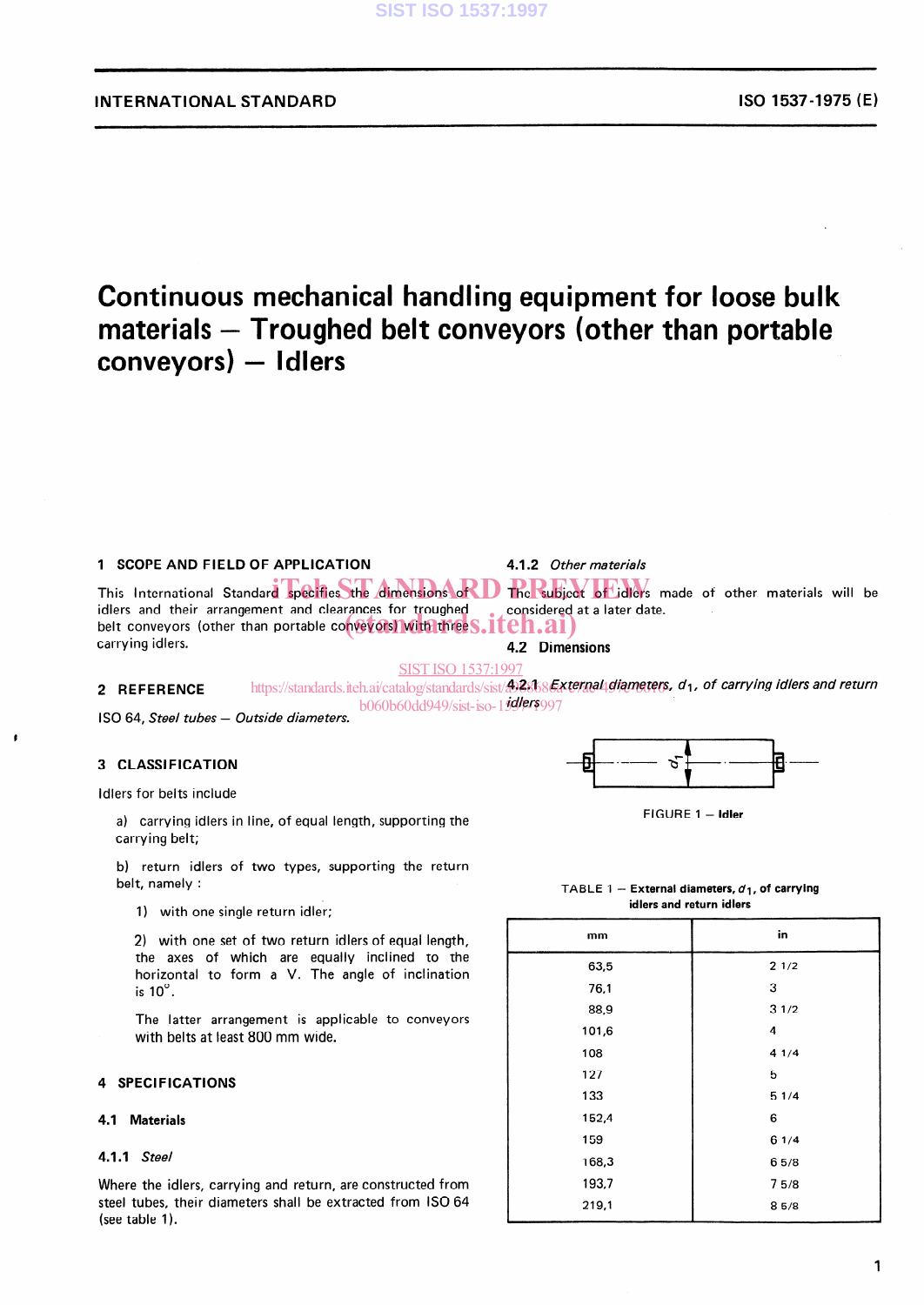### ISO 1537-1975 (E)

#### 4.2.2 Lengths

These lengths are applicable to fixed conveyors; other lengths may be necessary for field conveyors.

#### 4.2.2.1 LENGTHS OF CARRYING IDLERS

Table 2 gives the lengths of carrying idlers suitable for troughed belt conveyors using a centre idler and two side idlers in line.



| Belt widths <sup>1)</sup><br>b |    | <b>Carrying idlers</b><br>1 <sub>3</sub> |        |  |
|--------------------------------|----|------------------------------------------|--------|--|
| mm                             | in | mm                                       | in     |  |
| 400                            | 16 | 160                                      | 61/4   |  |
| 500                            | 20 | 200                                      | 8      |  |
| 650                            | 26 | 250                                      | 10     |  |
| 800                            | 32 | 315                                      | 125/8  |  |
| 1 000                          | 40 | 380                                      | 15 1/4 |  |
| 1 200                          | 48 | 465                                      | 185/8  |  |
| 1400                           | 56 | 530                                      | 211/4  |  |
| 1600                           | 64 | 600                                      | 24     |  |
| 1800                           | 72 | 670                                      | 265/8  |  |
| 2000                           | 80 | 750                                      | 29 1/4 |  |

#### TABLE 2 - Lengths of carrying idlers

1) See ISO/R 251, Widths and lengths of conveyor belts.

 $\hat{\mathcal{A}}$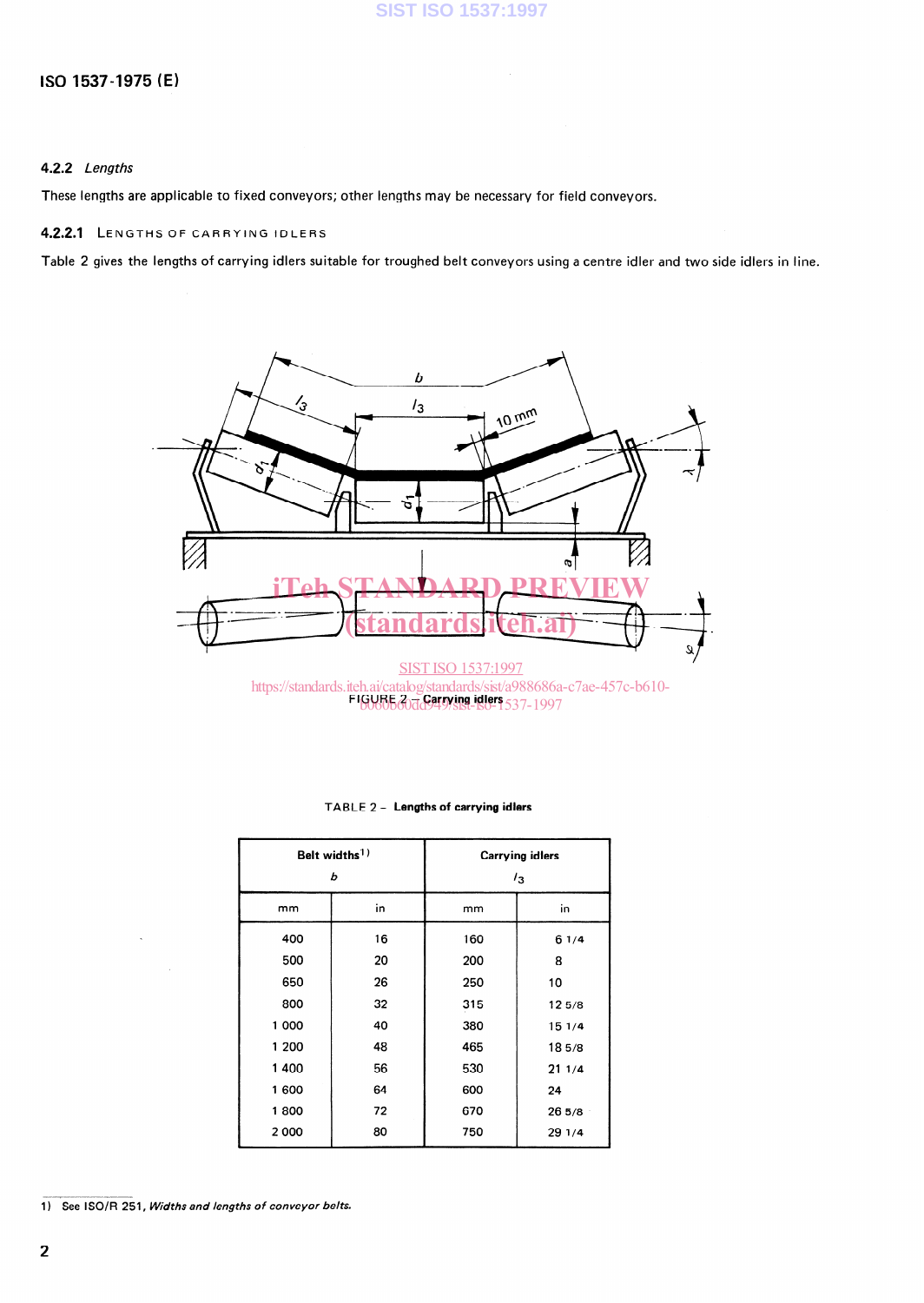#### 4.2.2.2 LENGTHS OF RETURN IDLERS

Table 3 gives the lengths of the return idlers for the two following arrangements :

- a) one single return idler (see figure 3);
- b) one set of two return idlers in V form (see figure 4).



FIGURE 3 - One return idler



#### FIG<u>ÜRET4ISOTwo?return id</u>lers in V forr

https://standards.iteh.ai/catalog/standards/sist/a988686a-c7ae-457c-b610-

| <b>Belt widths</b><br>b |    | <b>Return idlers</b>        |    |                              |       |  |
|-------------------------|----|-----------------------------|----|------------------------------|-------|--|
|                         |    | one idler<br>$\mathbf{I}_1$ |    | two idlers<br>I <sub>2</sub> |       |  |
| mm                      | in | mm                          | in | mm                           | in    |  |
| 400                     | 16 | 500                         | 20 |                              |       |  |
| 500                     | 20 | 600                         | 24 |                              |       |  |
| 650                     | 26 | 750                         | 30 |                              |       |  |
| 800                     | 32 | 950                         | 38 | 465                          | 185/8 |  |
| 1000                    | 40 | 1 1 5 0                     | 46 | 600                          | 24    |  |
| 1 200                   | 48 | 1400                        | 56 | 700 (670) <sup>1)</sup>      | 28    |  |
| 1400                    | 56 | 1600                        | 64 | 800 (750) <sup>1)</sup>      | 32    |  |
| 1600                    | 64 | 1800                        | 72 | 900                          | 36    |  |
| 1800                    | 72 | 2000                        | 80 | 1 000                        | 40    |  |
| 2000                    | 80 | 2 200                       | 88 | 1 100 (1 150) <sup>1)</sup>  | 44    |  |

 $b060b60d0949/sist-is0-1537-1997$ <br>TABLE 3 - Lengths of return idlers

<sup>1)</sup> These values are employed for conveyors used in and supplied to COMECON countries.